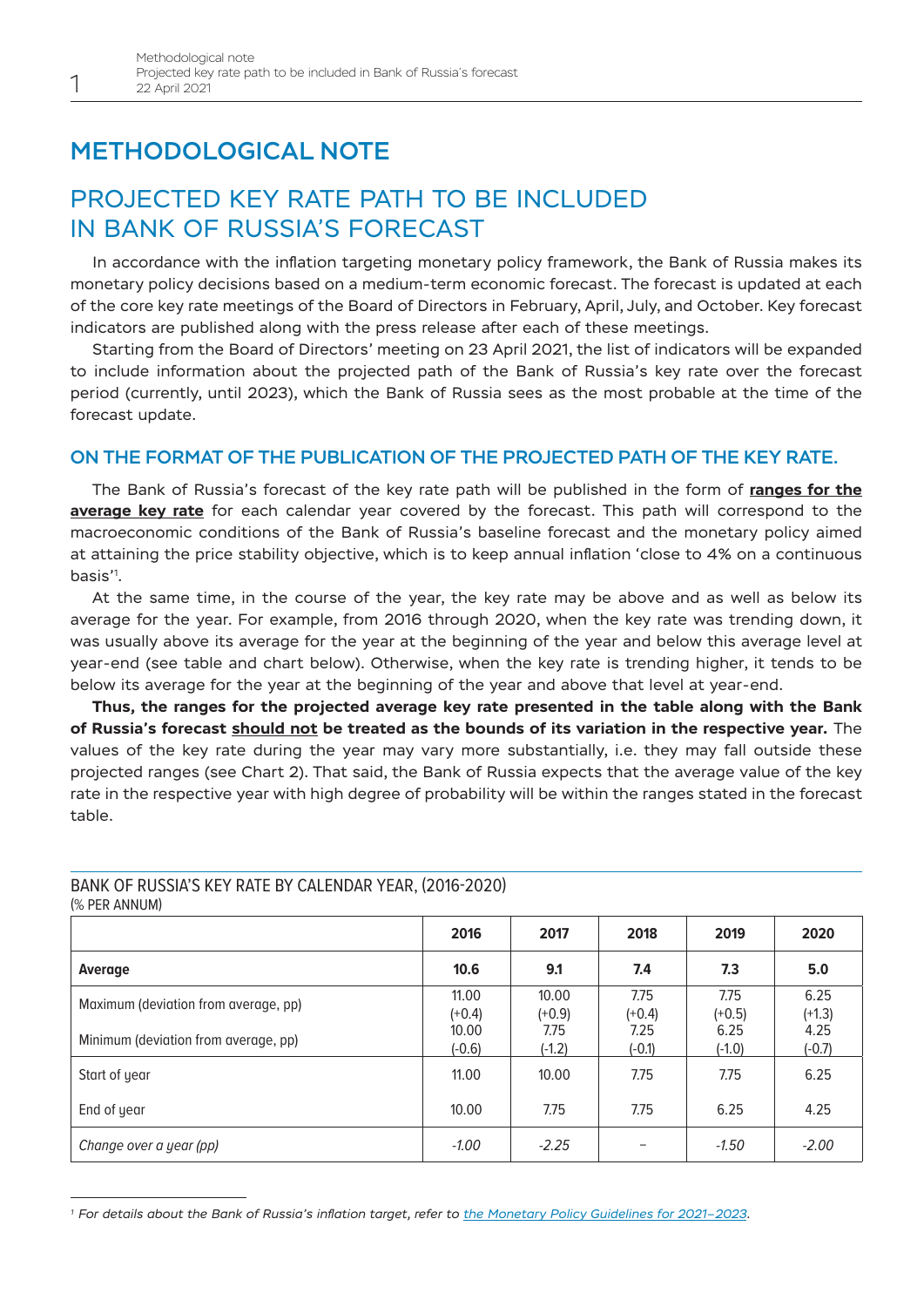### BANK OF RUSSIA'S KEY RATE BY CALENDAR YEAR, (2016-2020) (% PER ANNUM)

2



THE RANGES OF THE AVERAGE FOR THE YEAR KEY RATE AND THE KEY RATE VALUES OVER THE YEAR *Chart 2*



*Note: The chart demonstrates two hypothetical forecast paths of the key rate for the year from 1 January through 31 December. This example shows that the range of the average for the year key rate for each path (the dark gray area) is notably narrower than the range of the key rate values over the year.*

*Chart 1*